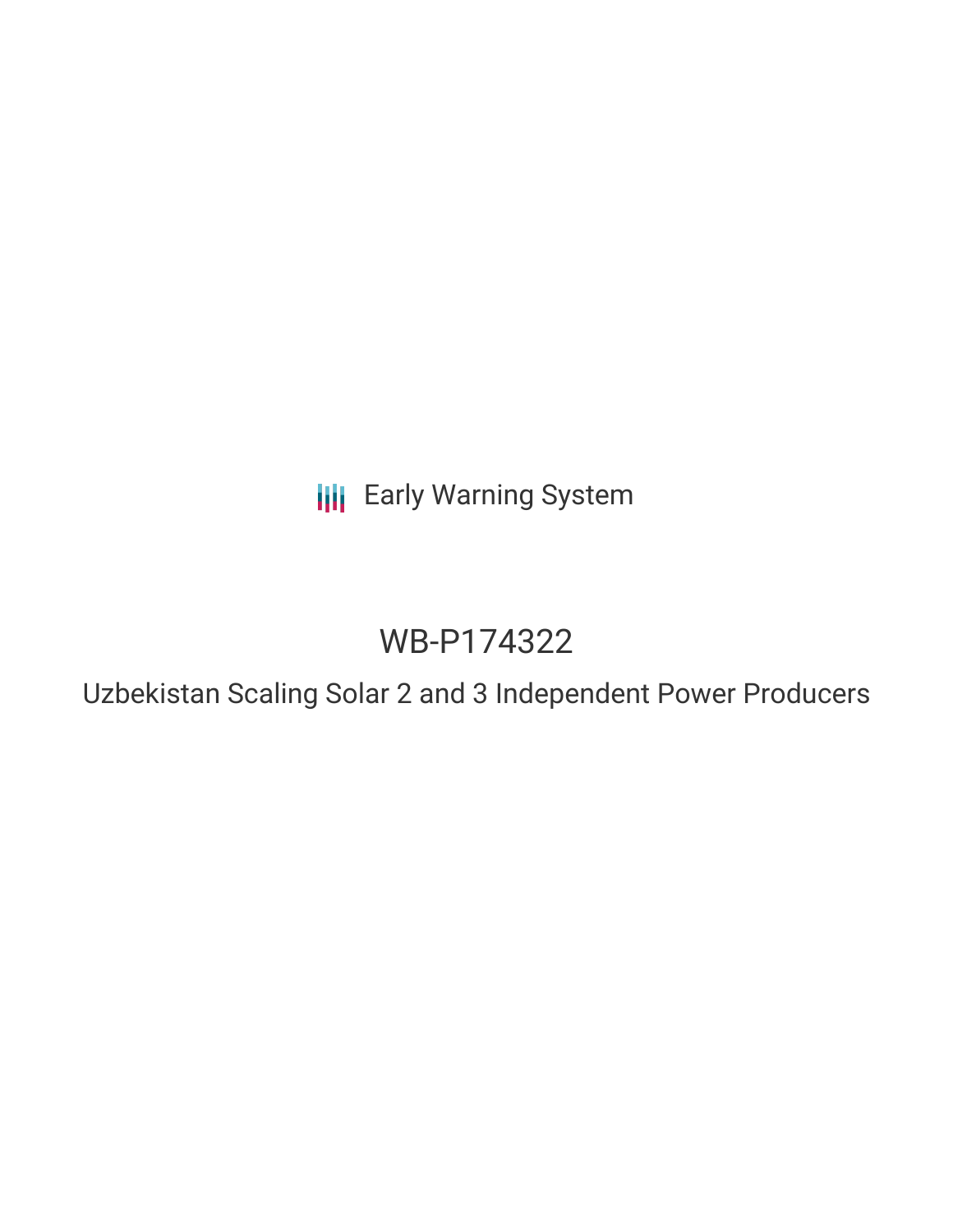

# **Quick Facts**

| <b>Countries</b>               | Uzbekistan         |
|--------------------------------|--------------------|
| <b>Financial Institutions</b>  | World Bank (WB)    |
| <b>Status</b>                  | Pipeline           |
| <b>Bank Risk Rating</b>        | U                  |
| <b>Borrower</b>                | Government         |
| <b>Sectors</b>                 | Energy             |
| <b>Investment Amount (USD)</b> | \$50.00 million    |
| <b>Project Cost (USD)</b>      | \$1,000.00 million |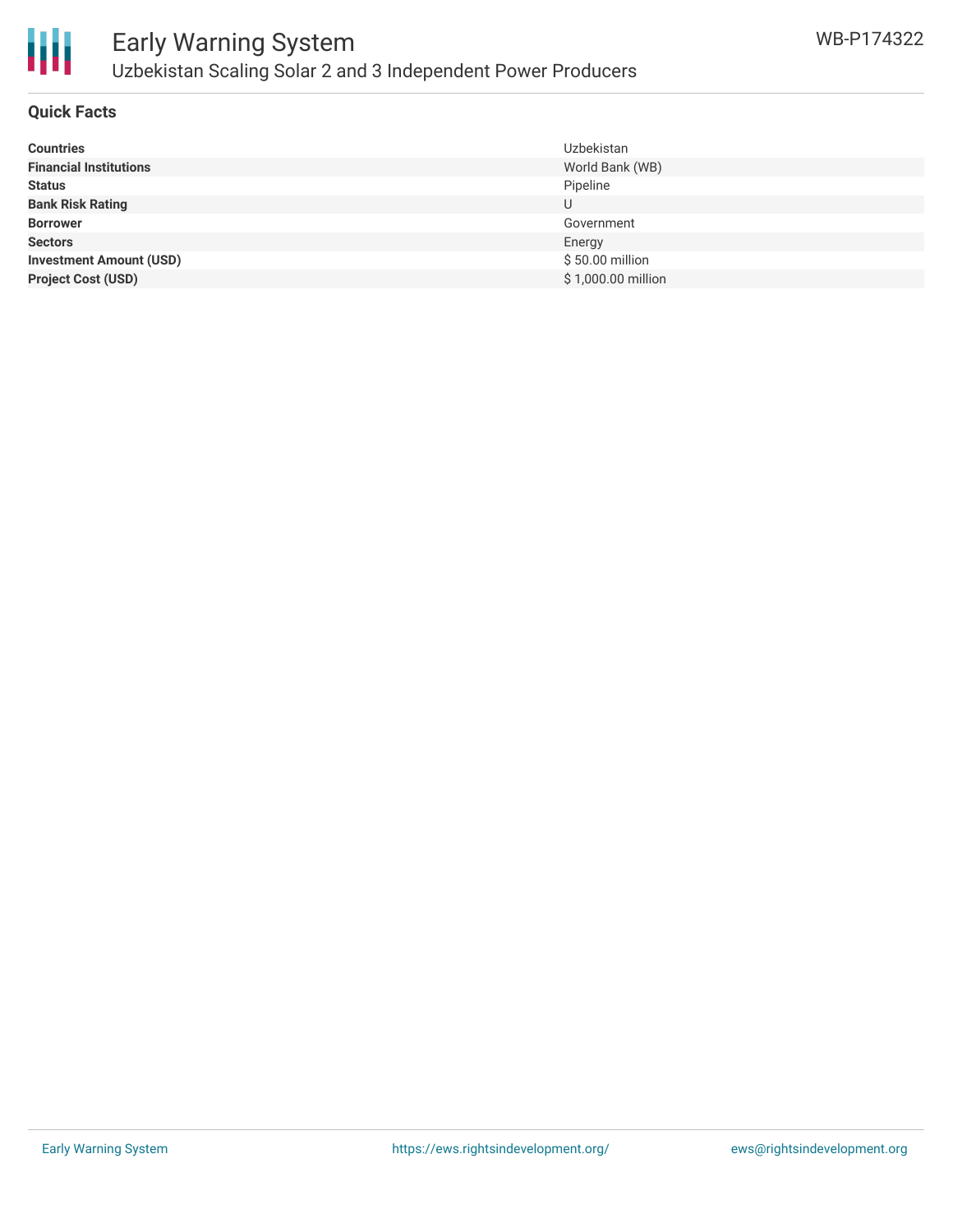

# **Project Description**

No data s available by the time of disclosure.

The Project Development Objective (PDO) is to increase and diversify electricity generation capacity through private investment in Uzbekistan.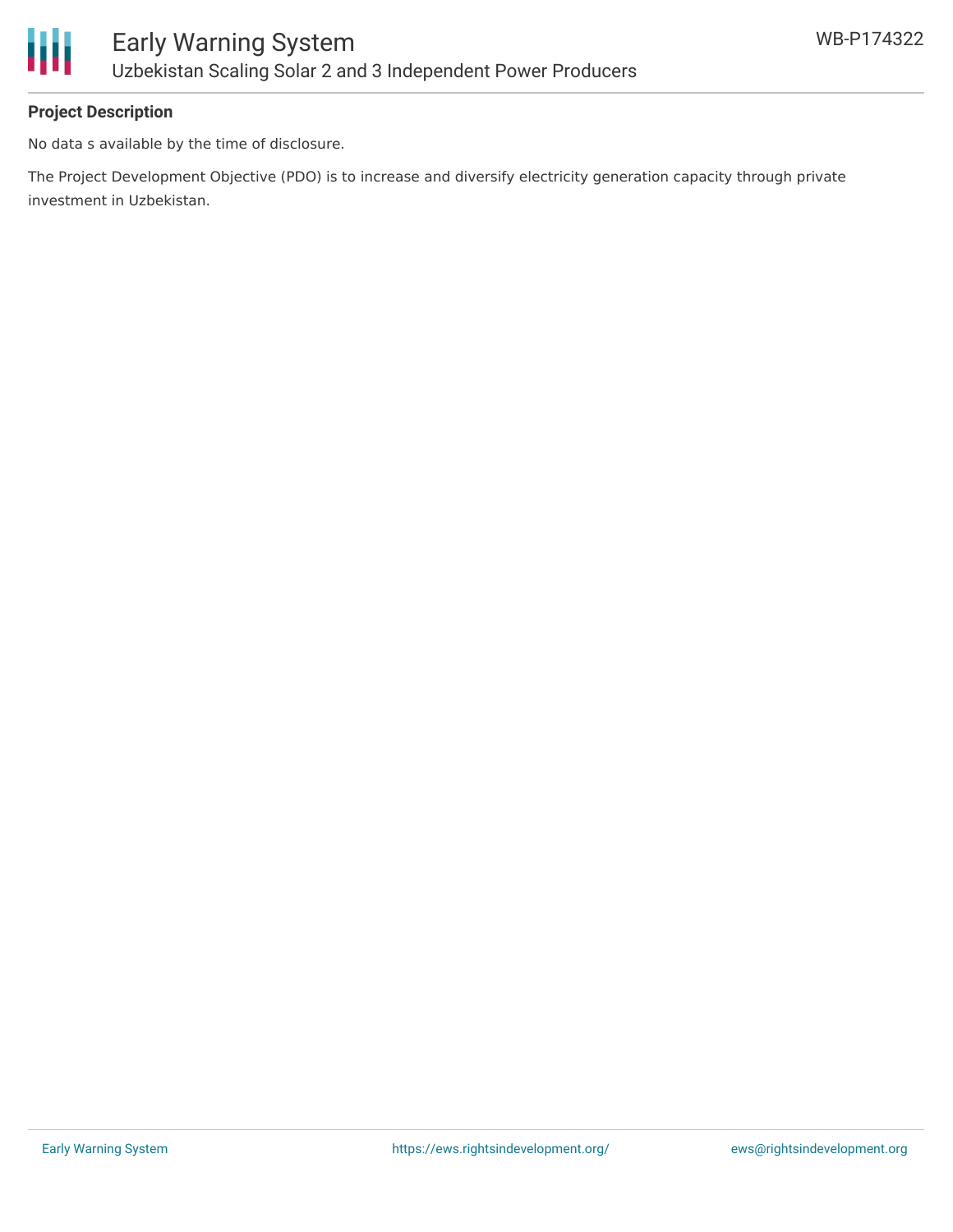

# Early Warning System Uzbekistan Scaling Solar 2 and 3 Independent Power Producers

# **Investment Description**

World Bank (WB)